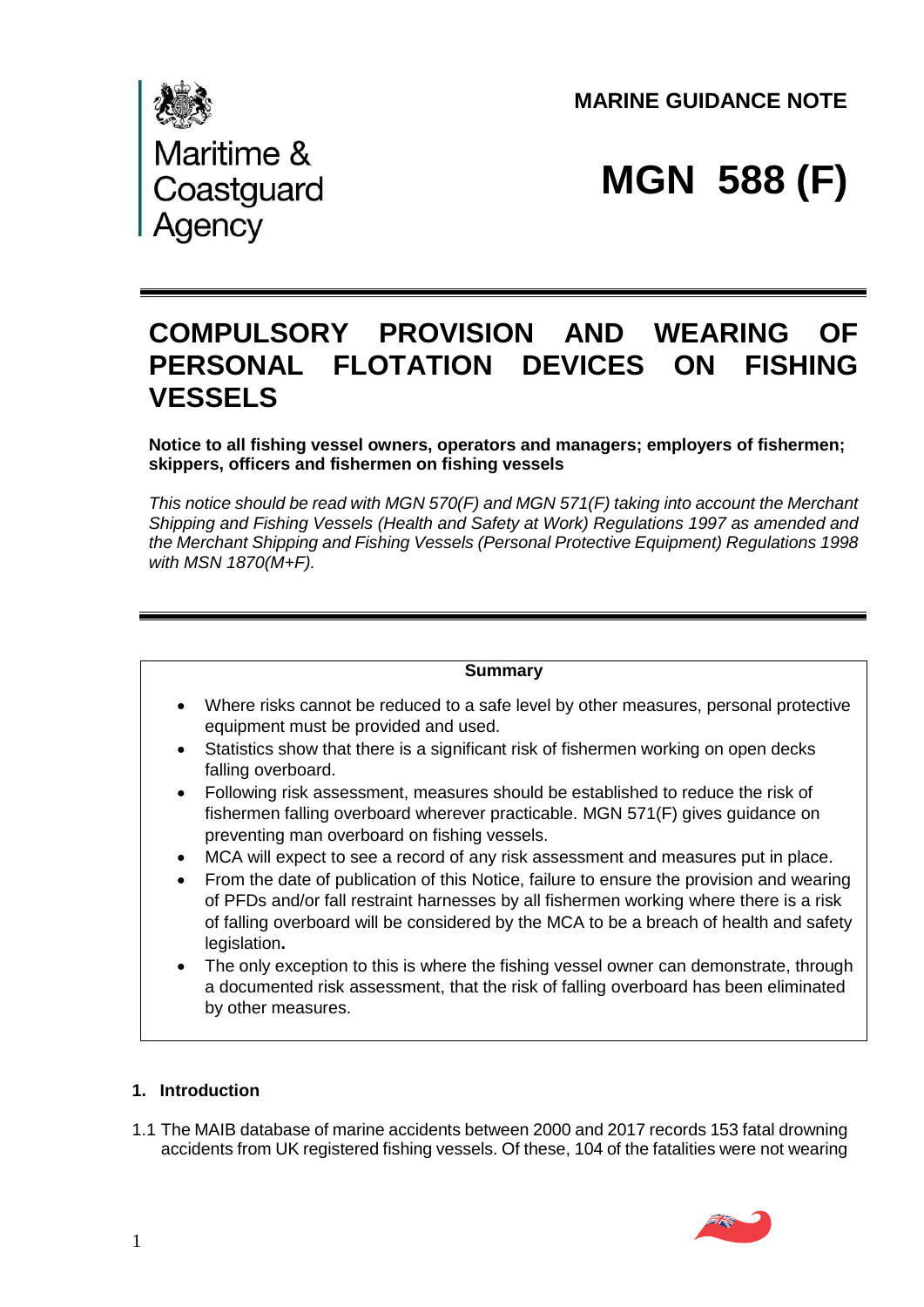Personal Flotation Devices (PFDs) and 20 were wearing them. In the remaining 29 cases it was unknown whether PFDs were worn at the time of the accident.

- 1.2 The outcomes of these accidents show that the likelihood of surviving a man overboard incident is much greater if a PFD is worn.
- 1.3 Man overboard incidents are the most common event leading to fatalities from UK registered fishing vessels.
- 1.4 In the opinion of the MCA's casualty review expert panel, out of 87 commercial fishermen who have drowned in the 10 years from 2007 to 2016, 19 fishermen's lives could probably have been saved by wearing a lifejacket or buoyancy aid that was correctly maintained, correctly worn and fit for purpose.

### **2. Duties of owners, skippers and fishermen**

- 2.1 Fishing vessel owners and skippers are responsible for ensuring the health and safety of anyone working on their vessel.
	- (a) Owners must provide sufficient resources and facilities to operate the vessel safely and in compliance with relevant legislation (ILO 188 Article 8.1);
	- (b) Skippers are responsible for the safe operation of the vessel including health and safety awareness training and supervising fishermen so that they work safely (ILO 188 Article 8.2).
- 2.2 Owners and skippers should also ensure that risks to health and safety are assessed and appropriate safety measures are put in place to prevent accidents so far as reasonably practicable, and to minimise the consequences of any accidents that do occur (*Regulation 4 of the Merchant Shipping and Fishing Vessels (Health and Safety at Work) Regulations 1997).*
- 2.3 Fishermen are required to comply with the lawful orders of the skipper and any applicable health and safety measures provided on board. *(Regulation 4 of the Merchant Shipping (Work in Fishing Convention) Regulations 2018 and Regulation 21 of the Merchant Shipping and Fishing Vessels (Health and Safety at Work) Regulations 1997).*

#### **3. The risk of falling overboard**

3.1 The number of man overboard accidents from fishing vessels investigated by MAIB in recent years clearly demonstrates a significant risk to fishermen. Incidents have occurred because fishermen have fallen, been washed or been dragged overboard after getting tangled in gear.

#### **4. The risk of drowning**

4.1 Once in the water, cold shock and hypothermia will quickly make it harder for a person to stay afloat and alert. As highlighted in the statistics in section 1 above, the risk of drowning is significantly higher if no PFD is worn.

#### **5. Preventive and protective measures**

5.1 In the light of recent accidents, MGN 571(F) was published giving advice on how to prevent man overboard. This gives guidance on risk assessment for man overboard and the safety measures to be put in place to prevent this. In addition, the Fishing Industry Safety Group and the MCA have promoted the use of safety harnesses or PFDs when working on deck.

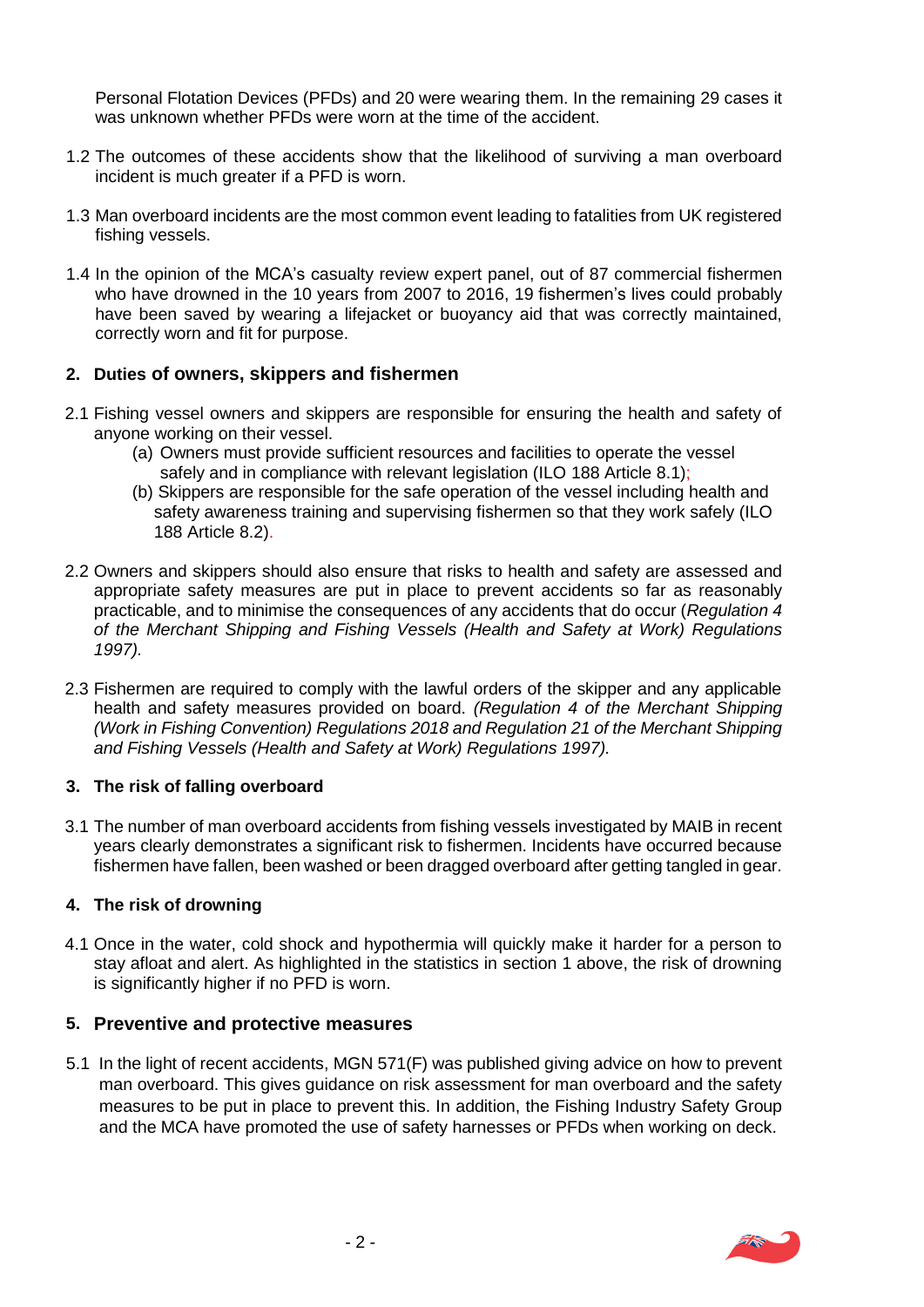- 5.2 However, despite a safety campaign by the Fishing Industry Safety Group and the distribution of approximately 8,000 free PFDs, there is evidence that on many vessels the risk of man overboard has not been eliminated and harnesses and PFDs are still not being worn.
- 5.3 Preventive measures, such as those set out in MGN 571(F), remain the most effective method of preventing fatalities from man overboard. However, with the introduction of the International Labour Organisation Convention on Work in Fishing (ILO 188), which extends health and safety duties and protection to all those working on fishing vessels, the MCA will now enforce the use of safety harnesses and/or PFDs as a mandatory requirement where there is a risk of falling overboard.

# **6. MCA requirement to wear PFDs**

- 6.1 In view of the evidence in section 1 above of the risk of falling overboard, and the increased risk of drowning when a PFD is not worn, the MCA requires that, unless measures are in place which eliminate the risk of fishermen falling overboard, all fishermen must be provided with and must wear PFDs or safety harnesses. The measures preventing Man Overboard must be documented in a written risk assessment.
- 6.2 The MAIB in their Safety Digest 1/2017 published the following advice:

*Always wear a lifejacket when working on the open decks. If you end up in the water it can save your life by:* 

- o *Reducing the load on your heart as you won't have to struggle to swim.*
- o *Keeping you afloat and your face clear of the water, allowing you to breathe.*
- o *Assisting those recovering you by providing them with something to grab onto.*
- o *Increasing your visibility in the water, helping your rescuers find you.*

#### **7. Standards of PPE:**

- 7.1 Manufacturers have carried out significant work with Fishing Industry Safety Group in recent years to improve the practicability of PFDs, so that they are comfortable and safe to work in*.*
- 7.2 MSN 1870(M+F) provides information on appropriate standards of PPE and includes the following:

| 12 | Any work carried out from<br>an overside position or in<br>an exposed position where<br>there is a reasonably<br>foreseeable risk or falling<br>or being washed<br>overboard or any work<br>carried out in or from a | A lifebuoy with sufficient line<br>attached ready for immediate<br>use and either MCA<br>approved lifejacket<br>conforming as appropriate to<br>one of the following, taking<br>into account the area of<br>operation. |                                                                                                                                                   |
|----|----------------------------------------------------------------------------------------------------------------------------------------------------------------------------------------------------------------------|------------------------------------------------------------------------------------------------------------------------------------------------------------------------------------------------------------------------|---------------------------------------------------------------------------------------------------------------------------------------------------|
|    | ship's boat                                                                                                                                                                                                          | <b>BS EN ISO 12402-</b><br>8:2006+A1:2011 and SOLAS<br>Replacing EN 12402-8:2006<br><b>BS EN ISO 12402-</b><br>3:2006+A1:2010<br>Replacing EN 12402-3:2006                                                             | Personal flotation devices.<br>Accessories. Safety<br>requirements and test<br>methods<br>Personal flotation devices.<br>Lifejackets, performance |

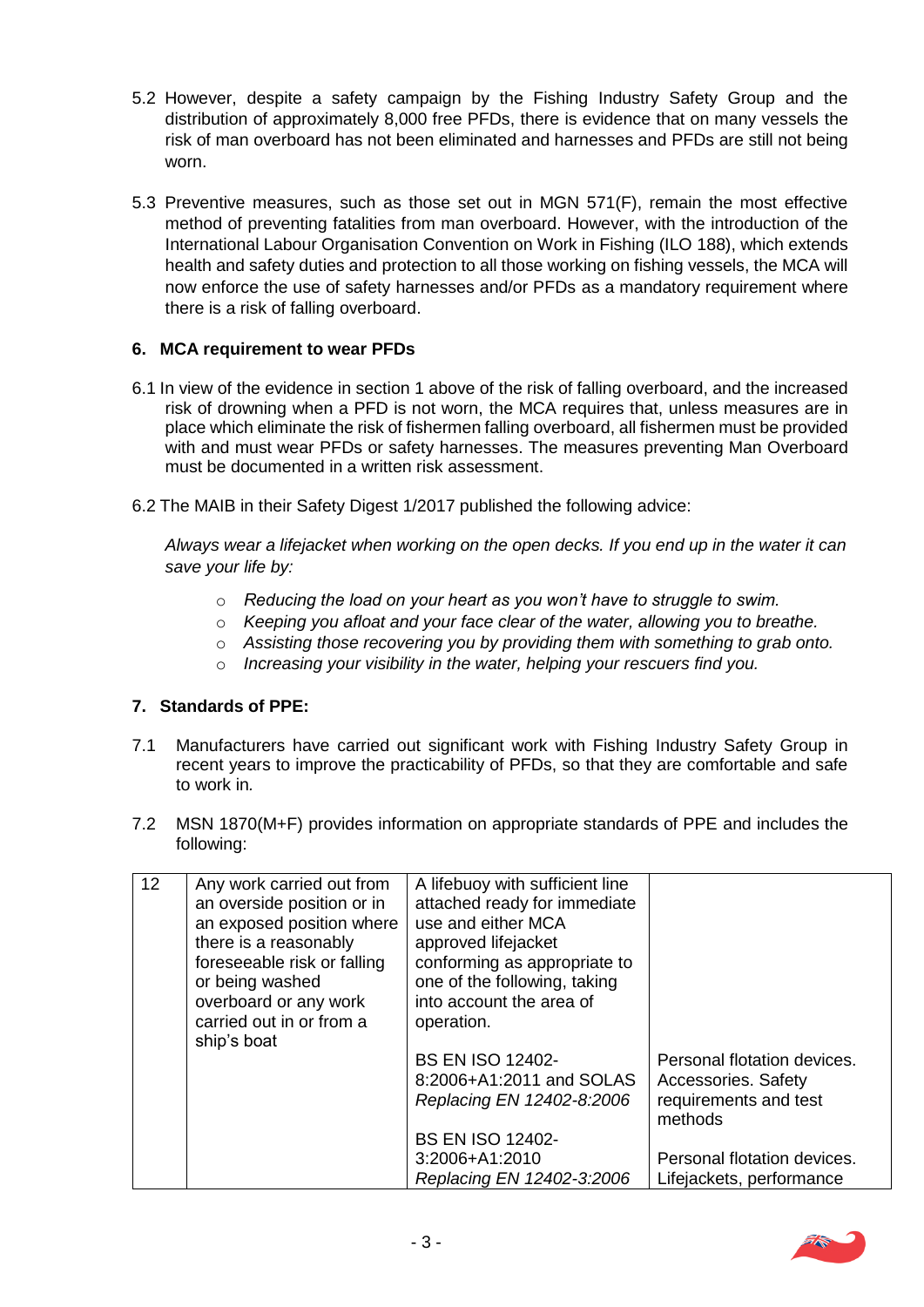| <b>BS EN ISO 12402-</b>         | level 150. Safety<br>requirements |
|---------------------------------|-----------------------------------|
|                                 |                                   |
| 2:2006+A1:2010                  | Personal flotation devices.       |
|                                 | Lifejackets, performance          |
| Partially inherent lifejackets  | level 275. Safety                 |
| must have at least 89 N of      | requirements                      |
| inherent buoyancy; and with     |                                   |
| the inflatable sections relying |                                   |
| on automatic inflation.         |                                   |
|                                 |                                   |

7.3 Other types of PPE may be accepted where determined on the basis of a risk assessment. The fishing vessel owner should familiarise themselves with the capabilities of PPE, and its limitations and select equipment appropriate to the risk.

# **More Information**

| Seafarer Safety and Health Branch<br>Maritime and Coastguard Agency<br>Bay 2/17<br><b>Spring Place</b><br>105 Commercial Road<br>Southampton<br>SO15 1EG |                                                                                                            |
|----------------------------------------------------------------------------------------------------------------------------------------------------------|------------------------------------------------------------------------------------------------------------|
| Tel :<br>e-mail:                                                                                                                                         | +44 (0) 203 81 72202<br>workinfishing.convention@mcga.gov.uk                                               |
| Website Address:                                                                                                                                         | www.gov.uk/government/organisations/maritime-and-coastguard-agency                                         |
| General Enquiries:                                                                                                                                       | infoline@mcga.gov.uk                                                                                       |
| File Ref:                                                                                                                                                | MC 18/03/211                                                                                               |
| Published:                                                                                                                                               | November 2018<br>Please note that all addresses and<br>telephone numbers are correct at time of publishing |

© Crown Copyright 2018

# *. Safer Lives, Safer Ships, Cleaner Seas*